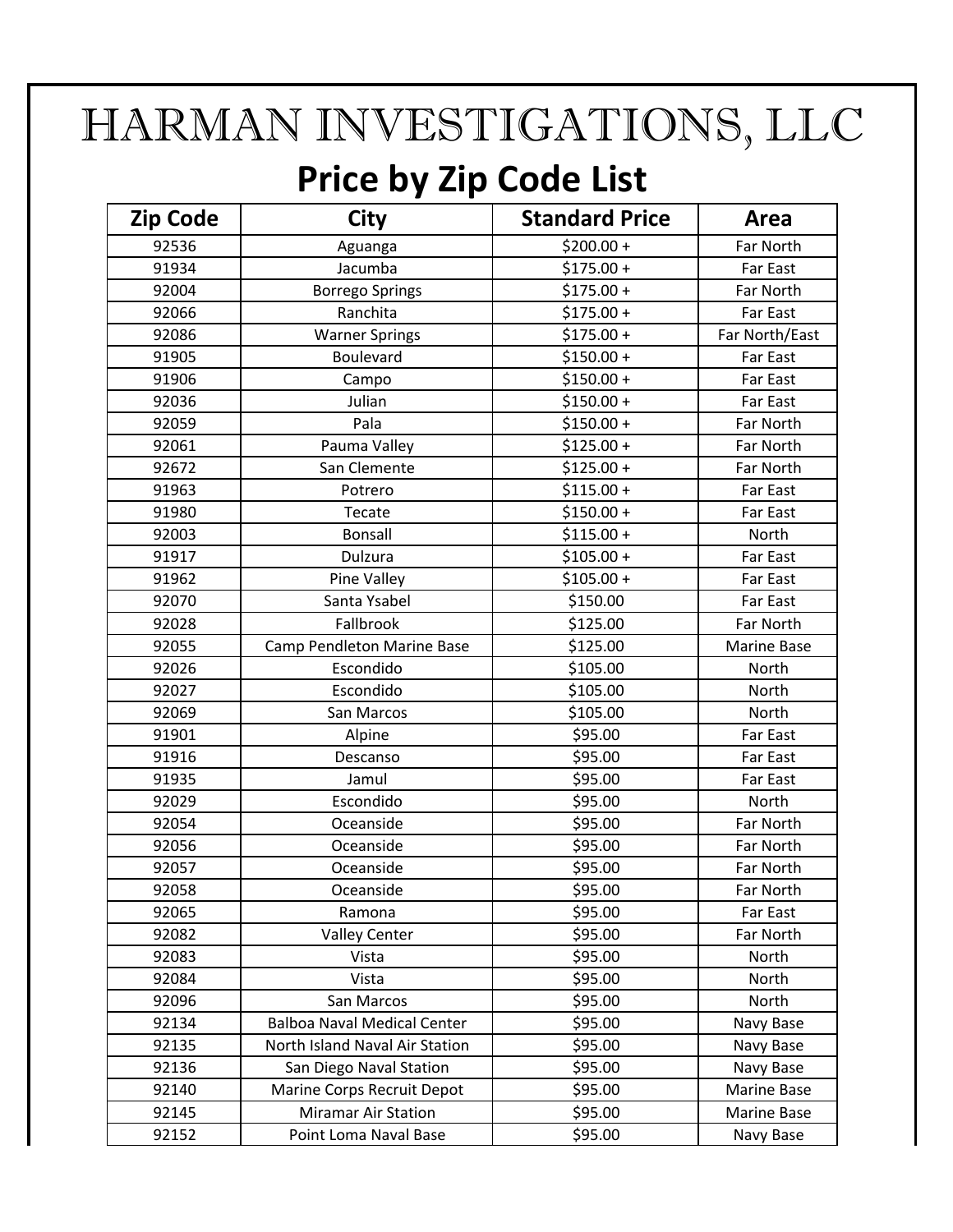| 92155 | Coronado                   | \$95.00 | West      |
|-------|----------------------------|---------|-----------|
| 92182 | San Diego State University | \$95.00 | SDSU      |
| 91902 | <b>Bonita</b>              | \$85.00 | South     |
| 91910 | Chula Vista (North/Mid)    | \$85.00 | South     |
| 91911 | Chula Vista (West)         | \$85.00 | South     |
| 91913 | Chula Vista (East)         | \$85.00 | South     |
| 91914 | Chula Vista (East)         | \$85.00 | South     |
| 91915 | Chula Vista (East)         | \$85.00 | South     |
| 91932 | <b>Imperial Beach</b>      | \$85.00 | Far South |
| 91941 | La Mesa                    | \$85.00 | East      |
| 91945 | Lemon Grove                | \$85.00 | South     |
| 91950 | <b>National City</b>       | \$85.00 | South     |
| 91977 | <b>Spring Valley</b>       | \$85.00 | East      |
| 91978 | <b>Spring Valley</b>       | \$85.00 | East      |
| 92007 | Cardiff by the Sea         | \$85.00 | North     |
| 92008 | Carlsbad                   | \$85.00 | North     |
| 92009 | Carlsbad                   | \$85.00 | North     |
| 92010 | Carlsbad                   | \$85.00 | North     |
| 92011 | Carlsbad                   | \$85.00 | North     |
| 92014 | Del Mar                    | \$85.00 | North     |
| 92019 | El Cajon                   | \$85.00 | East      |
| 92020 | El Cajon                   | \$85.00 | East      |
| 92021 | El Cajon                   | \$85.00 | East      |
| 92024 | Encinitas                  | \$85.00 | North     |
| 92025 | Escondido                  | \$85.00 | North     |
| 92037 | La Jolla                   | \$85.00 | West      |
| 92040 | Lakeside                   | \$85.00 | East      |
| 92064 | Poway                      | \$85.00 | North     |
| 92067 | Rancho Santa Fe            | \$85.00 | North     |
| 92071 | Santee                     | \$85.00 | East      |
| 92075 | Solana Beach               | \$85.00 | North     |
| 92078 | San Marcos                 | \$85.00 | North     |
| 92081 | Vista                      | \$85.00 | North     |
| 92102 | Logan                      | \$85.00 | South     |
| 92113 | Logan Heights              | \$85.00 | South     |
| 92114 | Encanto                    | \$85.00 | South     |
| 92118 | Coronado                   | \$85.00 | West      |
| 92121 | Sorrento Valley            | \$85.00 | North     |
| 92122 | <b>UTC</b>                 | \$85.00 | North     |
| 92126 | Mira Mesa                  | \$85.00 | North     |
| 92127 | Rancho Bernardo            | \$85.00 | North     |
| 92128 | Rancho Bernardo            | \$85.00 | North     |
| 92129 | Rancho Penasquitos         | \$85.00 | North     |
| 92130 | Del Mar                    | \$85.00 | North     |
| 92131 | Scripps Ranch              | \$85.00 | North     |
| 92139 | San Diego                  | \$85.00 | South     |
| 92154 | San Diego                  | \$85.00 | Far South |